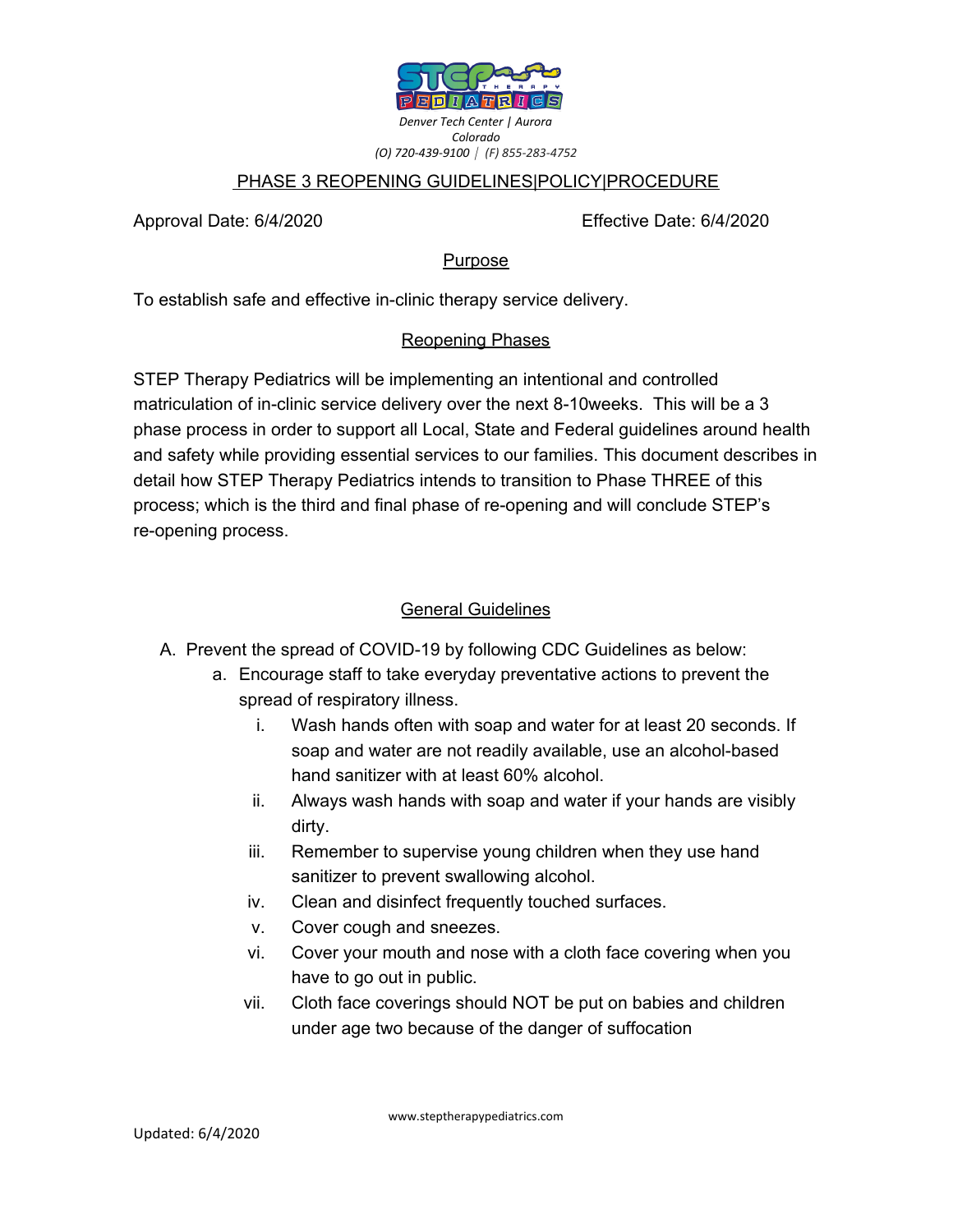

- viii. Maintain a physical distance of 6 feet from other people in order to decrease the spread of disease.
- b. Require sick children and staff to stay home
	- i. Communicate to parents the importance of keeping children home when they are sick or demonstrating any symptoms of illness
	- ii. Communicate to staff the importance of being vigilant for symptoms and staying in touch with facility management if or when they start to feel sick or demonstrating any symptoms of illness.
	- iii. Ensure children and staff who come to the center sick or demonstrate symptoms or become sick while at your facility are sent home as soon as possible
	- iv. Keep sick children and staff separate from well children and staff until they can be sent home.
	- v. Sick staff members should not return to work until they have met the criteria to discontinue home isolation as outlined per CDC guidelines.
- c. If someone is or becomes sick.
	- i. Follow CDC guidance on how to disinfect your building or facility if someone is sick
		- 1. Continue routine cleaning and disinfection.

## Policy

A. As an essential business, STEP Therapy Pediatrics will continue to follow local, state and federal guidelines as we transition back to our pre-COVID activities.

# Procedure

- A. STEP Therapy Pediatrics will be offering in-clinic therapy services to all STEP familiels
- B. Maximum treatment capacity: STEP Therapy Pediatrics will be operating at full capacity and is able to do so because of the limited size of company staff.
	- a. Physical Distaning regulations continue to strictly apply.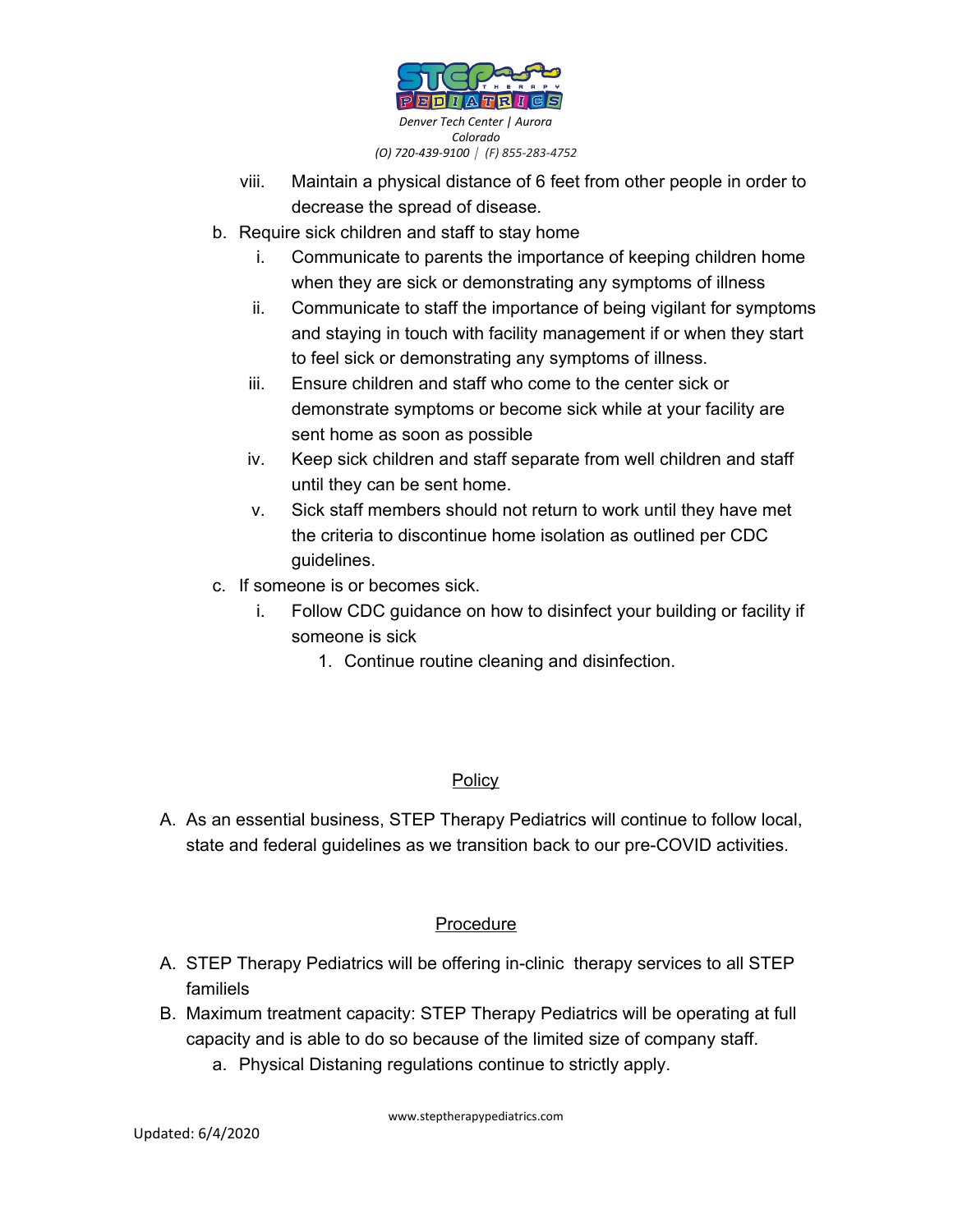

- C. Therapists have the option to implement Telehealth Therapy from home or from the clinic.
- D. Scheduling duties will be transitioned back to Front Desk to support families ongoing scheduling and rescheduling.
- E. Staff Personal Protective Equipment Requirements
	- a. Staff will be required to wear a face mask when interacting with another person within 6 feet of themselves.
	- b. Each staff member will be issued a Cloth Face mask to keep
	- c. Each staff member will be issued one disposable mask per day as supplies last.
	- d. Each staff member will use one disposable mask per day, unless they feel it has been contaminated- at which point they can ask on site supervisor for a replacement mask or use their cloth face mask.
	- e. If disposable masks become unavailable, the staff will resort to their cloth mask.
	- f. Staff do not have to wear a face mask if a physical barrier is between themselves and another person, ie: plexiglass.
- F. Health and Safety Questionnaire for Staff
	- a. Each staff member will receive a weekly log to complete.
	- b. If a staff member is planning to be at the clinic they must complete a daily log to include
		- i. Temperature check and symptom checklist.
	- c. Daily logs are required only if the staff member will physically be at a STEP Clinic
		- i. If a staff member has a temperature of 100.1 or greater and/or are experiencing any of the checklist symptoms they are to remain home until 0 symptoms are reported.
		- ii. Staff members can return to the clinic when they have been fever free without medication x 72 hours.
	- d. Logs are due at the end of each week to the Clinic Director.
	- e. Logs will be reviewed, signed and stored in staff files in DRIVE
- G. Health and Safety Questionnaire for Families
	- a. This questionnaire will be delivered to families who are receiving services in the clinic on the day of service via email/Docusign.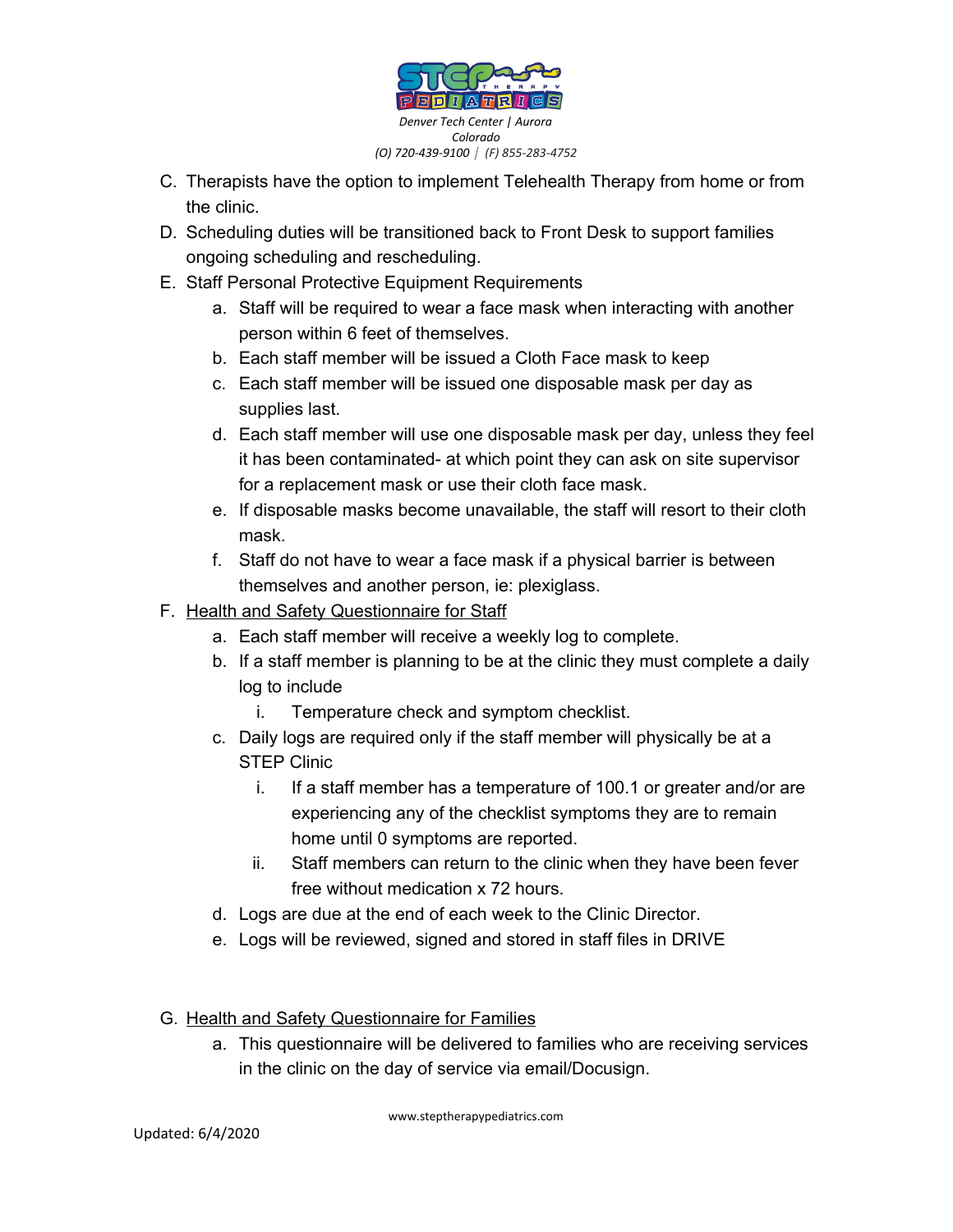

- b. Families must complete the questionnaire prior to every in clinic session in order to receive services that day
- c. If there are any concerns for the health of the patient, therapist and/or practice they will be required to reschedule.
- H. Therapy sessions will be held in only one room from start to finish. Therapists will plan out which room will be dedicated for therapy. It will be at the discretion of the Clinic Director to assign rooms if this is deemed necessary.
	- a. Room Sharing during therapy is prohibited until further notice.
- I. Cotreatments
	- a. 2 Therapists to one child will be allowed
	- b. Treating multiple children to one therapist or more than one child in a treatment area is prohibited until further notice.
- J. STEP Waiting Rooms are CLOSED until Administrative staff has been onboarded to support cleaning of waiting rooms
	- a. Families are welcome to enter the facility to complete the following activities
		- i. Check in process for their child
			- 1. Check in for therapy
			- 2. Child's Temperature Check
				- a. Inclinic Evaluations Only: Take Parent's Temperature
			- 3. Clean your cell phone or device (wipes are provided at reception)
			- 4. Make any needed payments for your session
			- 5. Meet your therapist to transition your child into therapy.
	- b. When the waiting room is open protocols:
		- i. Waiting families will be asked to keep a mask on at all times
		- ii. Seats will be placed 10 feet apart
		- iii. Waiting room wipe downs will occur after each physical visit.
		- iv. Toys and magazines will continue to be removed from the waiting room.
- K. Therapy Session-In Clinic Health and Safety Procedures
	- a. Therapists will wear a mask throughout the entire session, unless a plexiglass barrier is present between therapist and child.
	- b. Children are required to attempt to wear a mask throughout the session.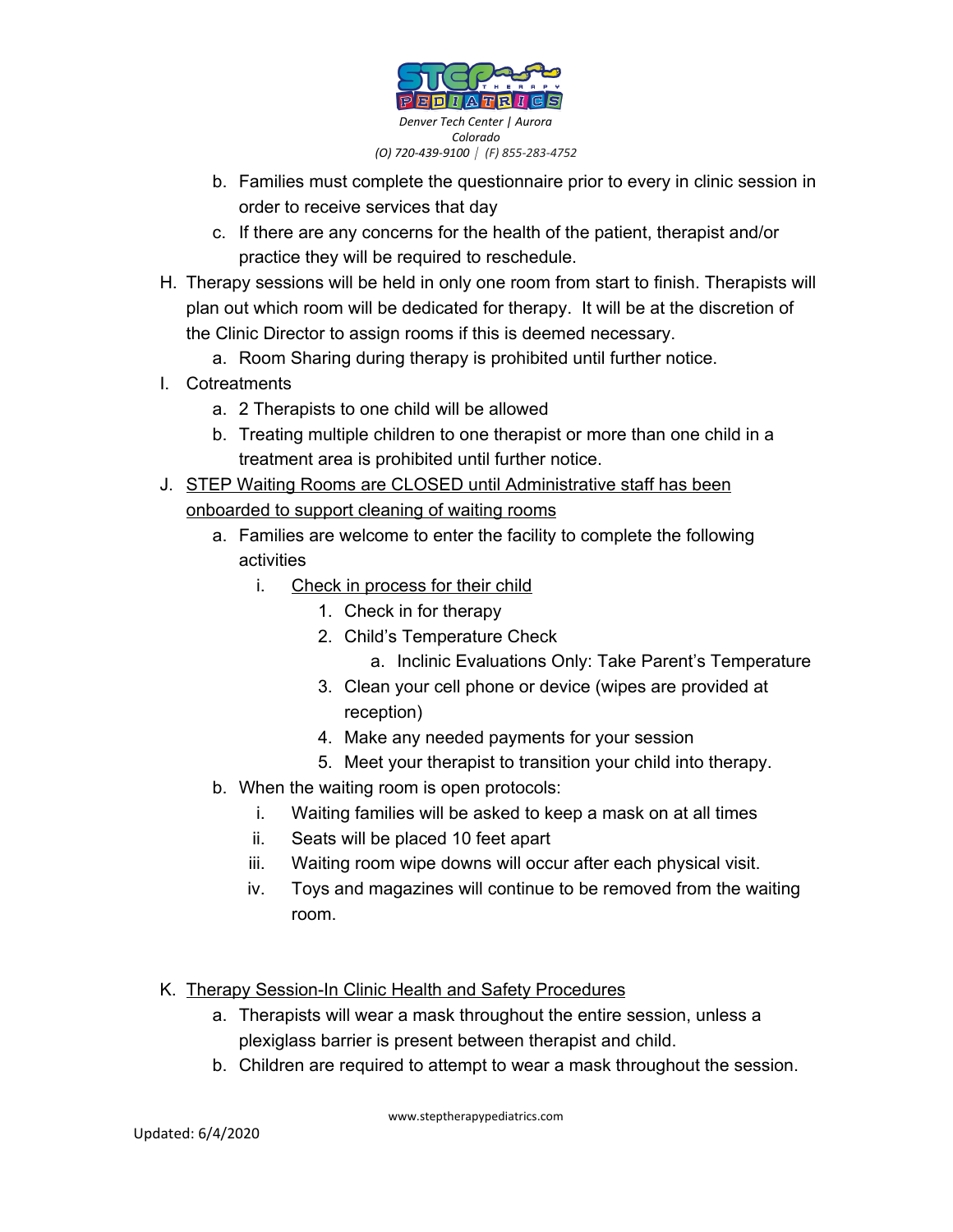

- c. The Child's temperature will be checked with a forehead thermometer prior to the session- a temperature of 100.1 or higher will warrant a session reschedule
- d. Therapist's shoes and the child's shoes must be removed prior to entering the clinic area. Shoes will be placed neatly in an isolated spot in the waiting room area.
- e. Each Therapist is assigned a disinfectant bottle and will clean all areas and supplies used during the session including but not limited to: mats, balls, swings and toys.
- f. Disinfectant/Cleaning Station for small toys and manipulatives.
	- i. Each Clinic will have a cleaning station where therapists will thoroughly clean small toys. The station will include the following sub-stations to keep all manipulatives clean.
		- 1. Dirty Section- To be Cleaned immediately
		- 2. Disinfectant spray station
		- 3. 10 minute drying Station to allow the disinfectant to sit
		- 4. Wash Station with Bucket to rinse toys
		- 5. Drying station- Toys can be returned to the clinic space when dry
- g. Washing Hands After Session- the therapist will escort the child to the restroom to wash hands after the therapy session has concluded
- L. Parent Education- Procedure
	- a. If the waiting room is closed: To take place outside of the clinic. Will be kept to a minimum.
		- i. Use of Home Exercises slips are encouraged to decrease the amount of time needed for Parent Education.
		- ii. Scheduling a phone call outside of therapy to discuss further needed parent education is encouraged during Phase Two.
	- b. If waiting room is open:
		- i. Parent education will be kept to a minimum.
		- ii. Use of Home Exercises slips are encouraged to decrease the amount of time needed for Parent Education.
		- iii. Scheduling a phone call outside of therapy to discuss further needed parent education is encouraged during Phase Two
- M. General Facility Procedures:

www.steptherapypediatrics.com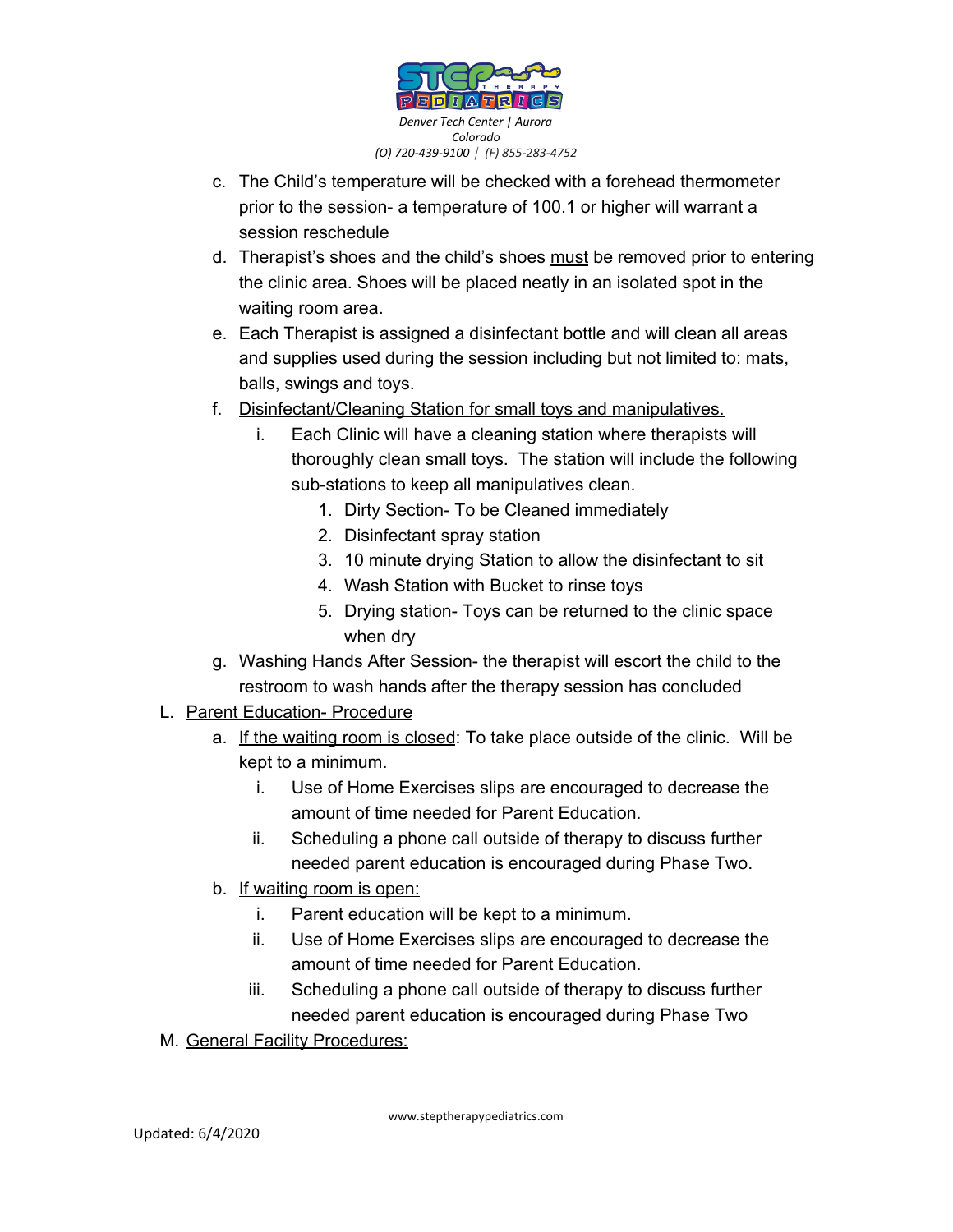

- a. All Staff are required to wash hands prior to re-entering the clinic if they have exited the clinic.
	- i. IE: If staff are not directly walking from the restroom to the clinic. They will need to re-wash their hands.
- b. Staff will not congregate in the break room- one staff will be allowed in at one time.
- c. Staff will not congregate in the documentation room- staff will be required to document in an isolated therapy room
- N. If Someone Becomes Sick with COVID- 19- Procedures
	- a. Resource for this section: http://www.denverpublichealth.org/clinics-services/infectious-disease-clinic /coronavirus-disease-2019
	- b. If a STEP Team member becomes diagnosed with COVID19
		- i. follow general facility protocol listed above.
		- ii. Team member to Quarantine x 2 weeks
		- iii. May return to work post 2 weeks with negative COVID19 Test
		- iv. Clinic Director to let treated families know that they have been directly exposed to a person with COVID19
			- 1. Those families have 2 options to continue services
				- a. Transition to Telehealth with a Substitute therapist (if treating therapist is too ill to deliver services) for 2 weeks. If insurance does not cover telehealth, family will not be seen in clinic x 2 weeks
				- b. Child and caregivers produce a negative COVID19 test and can resume therapy services with a substitute therapist in clinic with no quarantine.
	- c. If a STEP Family member IE: Mother, Father, Child, Caregiver or anyone living in the same household as the child being treated tests positive for COVID19